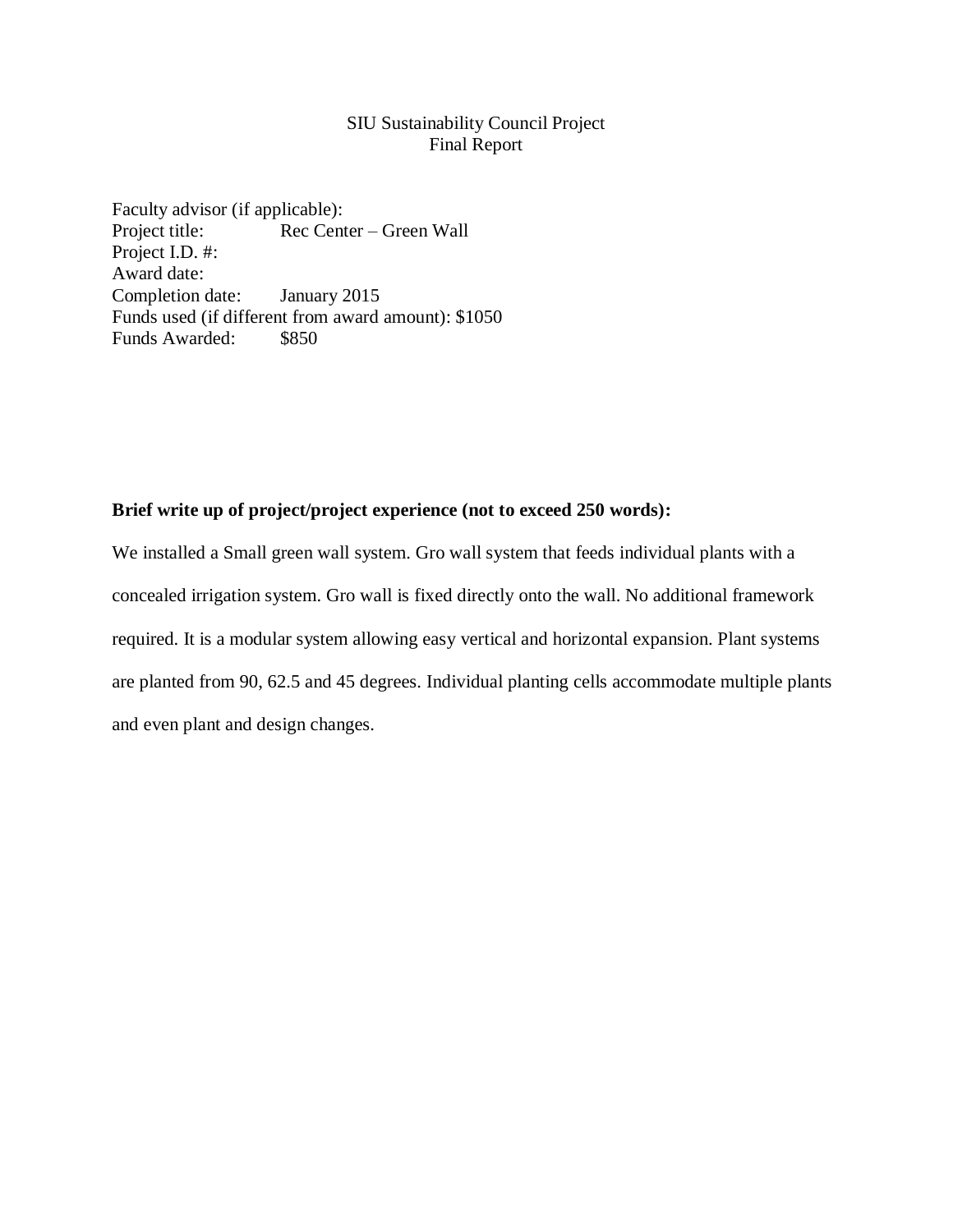



## New I.P.I. System

Gro-Wall® 3 features Individual Plant Irrigation concealed within the structure.



Integrated frame work system. Gro-Wall<sup>®</sup> 3 is fixed directly onto the wall. No additional frame work is required.



# Modular

Gro-Wall<sup>®</sup> 3 is a modular system allowing easy vertical and horizontal expansion.



# **Thermal Insulator**

Gro-Wall<sup>®</sup> 3 performs as an thermal insulator for buildings, cooling in summer and retaining heat in winter.



# **Versatile Planting**

Plant stems are planted at angles ranging from  $90^\circ$ , 62.5 $^\circ$  and 45 $^\circ$ . Individual planting cells accommodate multiple plants & grasses.



### Accesible

Gro-Wall<sup>®</sup> 3 features easy accessible planting cells allowing easy maintenance and even plant and design changes.

# **Made From Recycled Materials**

Gro-Wall<sup>®</sup> 3 is made from high grade recycled materials.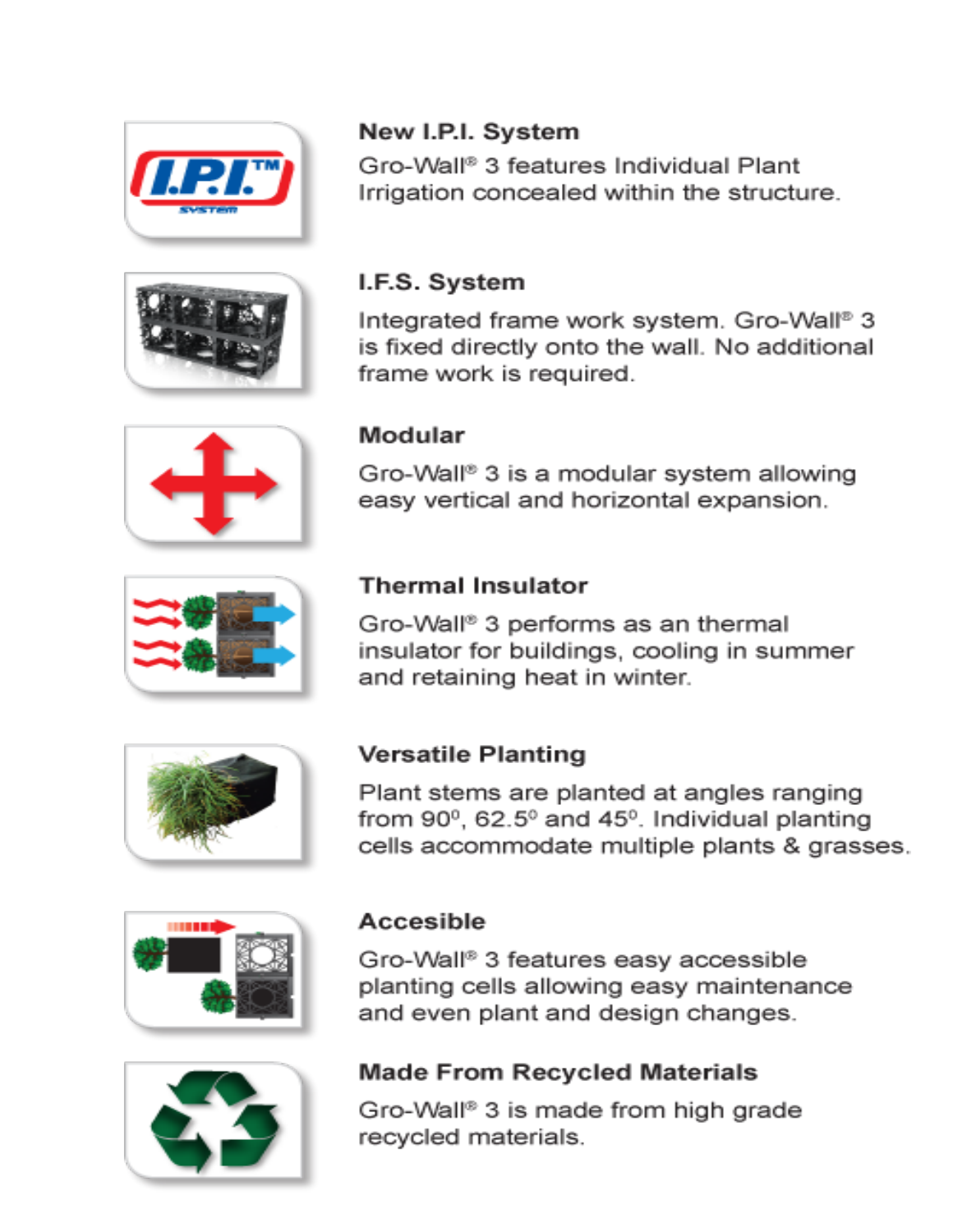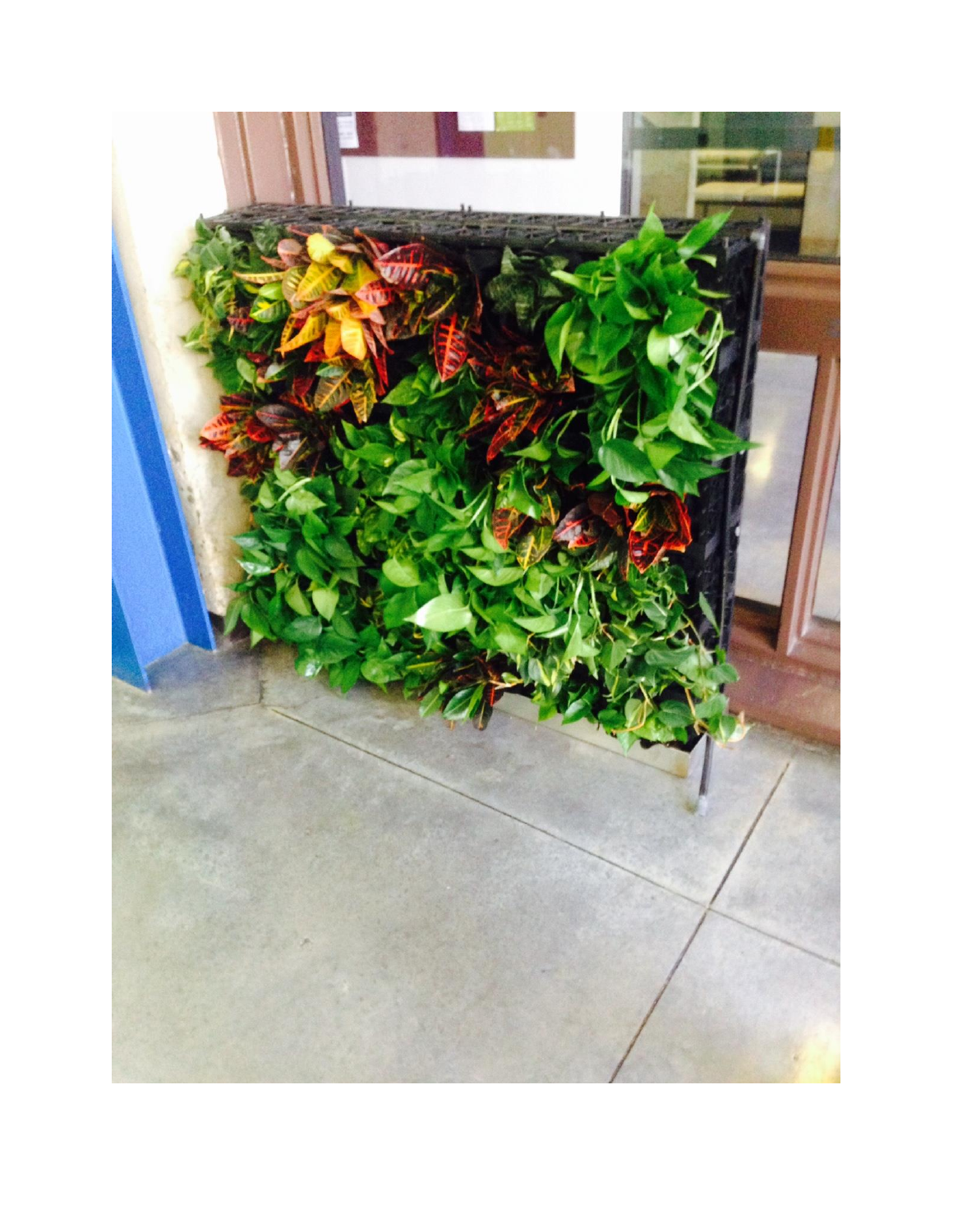# Gro-Wall® 3 included assembly parts & assembled kit dimensions

![](_page_3_Figure_1.jpeg)

**Best things learned/produced from project:**